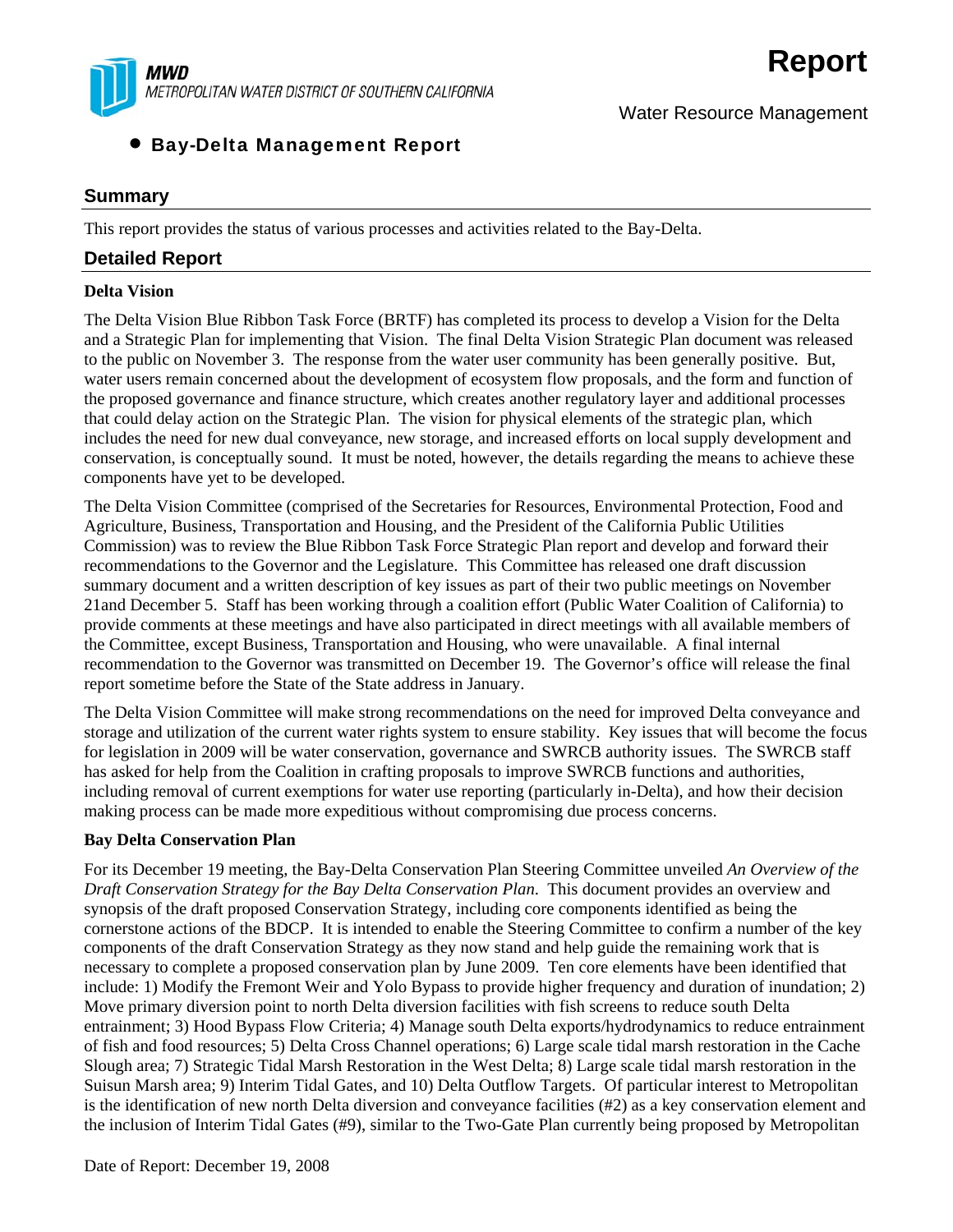as an interim protection action. Significant future work remains to address operational parameters associated with both the new north and existing south diversion. Scenarios have been included for Hood bypass flow requirements (#3) and Delta outflow targets (#10) for analytical purposes only. Further refinement to these and other hydrodynamic parameters will occur over the next several months. Metropolitan is continuing to actively engage in all BDCP-related workgroup efforts. Staff's work over the next month will focus on further defining the conservation actions, developing operations criteria, and continuing the development of a governance structure for the implementation of the BDCP.

### **Near-Term Delta Actions**

### Two-Gates Project

As a part of the revised U.S. Fish and Wildlife Service (USFWS) Operations Criteria and Plan Biological Opinion (OCAP BiOp), released on December 15, 2008, the USFWS has imposed restrictions on reverse flows in the south Delta toward the export pumps to ensure protection of the Delta smelt from entrainment. The Two-Gates Project includes the installation of new temporary gates in central Delta channels that will be operated in real time to reduce fish take, relax water supply restrictions at the State and Federal export facilities, and improve Delta water quality. A combined project team with expertise from the State Water Contractors (SWC), Central Valley Project contractors (CVP) and the Contra Costa Water District (CCWD) has prepared an Administrative Draft Mitigated Negative Declaration/Environmental Assessment, as well as an Administrative Draft Biological Assessment for the Department of Water Resources (DWR) and the US Bureau of Reclamation (USBR), to prepare them to file the documents as CEQA and NEPA leads for the project. At this time, the primary role for DWR in implementing the Two-Gates Project is to respond to the project team with any comments on the Administrative Drafts of the environmental documents, file the CEQA documents and submit the necessary permit applications for the project in a timely manner. The project team has conducted an initial review of the OCAP BiOp with respect to its relation to the Two-Gates Project, which suggests the project could potentially delay or beneficially affect certain turbidity, and smelt salvage and distribution triggering mechanisms that lead to Old and Middle River flow restrictions under the BiOp.

Metropolitan, the San Luis & Delta-Mendota Water Authority (SLDMWA), and the State Water Contractors (SWC) have developed a draft Cooperation Agreement for the Two-Gates Project to define certain management responsibilities for implementation of the project. It is anticipated that the Two-Gates Project would operate together with San Joaquin River flows through ongoing operational protocols creating both a flow and physical barrier to smelt movement toward the export pumps.

### Two-Gates Funding

Metropolitan and the other contractors continue to pursue funding for the project through remaining Category III funds from the 1995 Bay-Delta Accord, Proposition 13 funding, and Proposition 84 funding through the Governor's recent enactment of SBXX 1 (Perata). The total estimated first cost of the Two-Gates Project is approximately \$29 million.

### **Delta Operations**

### Endangered Species Act Consultations Regarding SWP and CVP Operations

The U.S. Fish & Wildlife Service (USFWS) issued its Operations Criteria and Plan Biological Opinion (OCAP BiOp) on December 15, 2008. The OCAP BiOp concludes that operation of the SWP and CVP would cause jeopardy to the Delta smelt and would adversely modify its critical habitat. The BiOp also includes a Reasonable and Prudent Alternative (RPA) that prescribes Old and Middle River (OMR) reverse flow restrictions in the winter and spring that are designed to minimize entrainment of Delta smelt at the project pumps. The RPA also includes Fall X-2 Delta outflow requirements and certain habitat project requirements which are designed to address the adverse habitat impacts of project operations. On December 15, 2008, the Bureau of Reclamation sent a letter to the USFWS stating that it was provisionally accepting the RPA conditioned upon further development and evaluation of the Fall X-2 and habitat project components of the RPA. Metropolitan is conducting its own assessment and is reviewing DWR's assessment of the water supply impacts of the OCAP